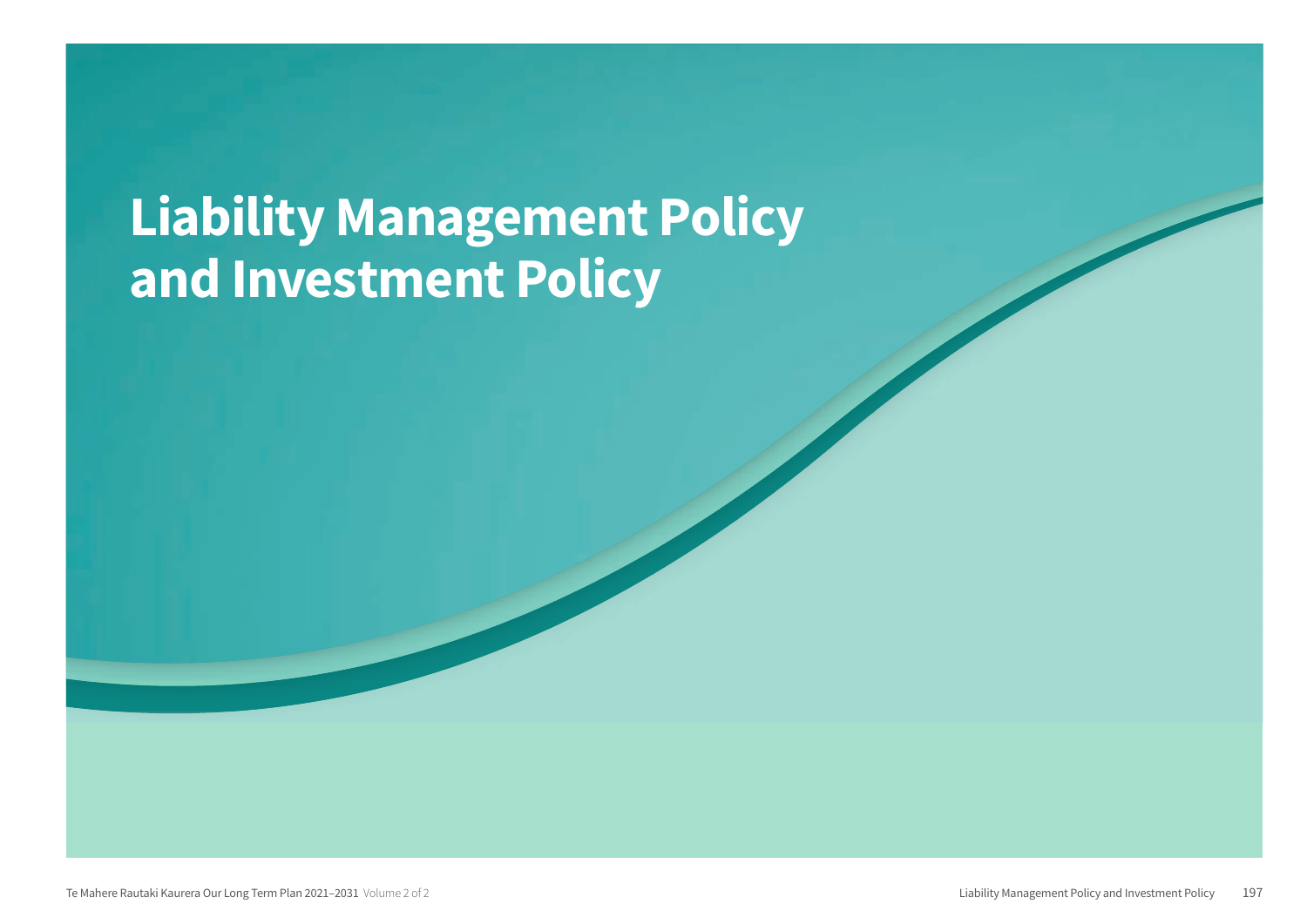# **Liability Management Policy**

## **Introduction**

The purpose of this Policy is to outline the level and nature of risks that are acceptable to us, and to control and manage borrowing costs, liquidity requirements and risks associated with treasury management activities.

Council is required to prepare and adopt a Liability Management Policy under section 102(2)(b) of the Local Government Act 2002 (LGA). The Liability Management Policy must state (s104 LGA) our policies in respect of the management of both borrowing and other liabilities, including:

- debt repayment
- interest rate exposure
- liquidity
- credit exposure

The Liability Management Policy focuses on treasury borrowing (external and internal) as this is the most significant component of our liabilities and exposes us to the greatest risks. Other liabilities are generally non-interest bearing. Cash flows associated with other liabilities are incorporated in cash flow forecasts for liquidity management purposes and for determining future borrowing requirements.

## **Council responsibilities**

Council approves this Policy and any changes to this Policy.

In addition, Council has responsibility for:

- Approving the long-term financial position of the Council through the Long-term Plan (LTP) and associated Financial Strategy along with the adopted Annual Plan
- Approving delegations to the Chief Executive Officer (CEO)
- Approving the Terms of Reference for the Finance and Performance Committee of the Whole to delegate roles such as receiving quarterly reports on treasury activities and risks
- Approving transactions falling outside any delegated authority.

## **Chief Executive Officer (CEO) responsibilities**

The Council delegates authority to the CEO as stated in the Council's published Delegations Register.

In addition to the specifically delegated authorities, the Council expects the CEO to:

- Review this Policy at least once every three years and ensure it remains consistent with existing and new legislation
- Ensure compliance with this Policy
- Report quarterly to the Council or appropriate Council committee on debt and liquidity levels, interest rate risk, and other issues including any non-compliance with this Policy
- Receive advice of any non-compliance with this Policy, and any significant events, from the CFO
- Sign compliance certificates under borrowing and hedging agreements (including under section 118 of the Local Government Act 2002), and instructions to the Trustee under the Council's Debenture Trust Deed, as required.

The CEO delegates authority to staff as stated in the Council's published Delegations Register.

# **Borrowing limits**

Council have an obligation to report against the financial prudence benchmarks set out in the Local Government (Financial Reporting and Prudence) Regulations 2014. Council also have five additional debt benchmarks we apply as shown below. The first four are also used to satisfy financial covenants agreed with the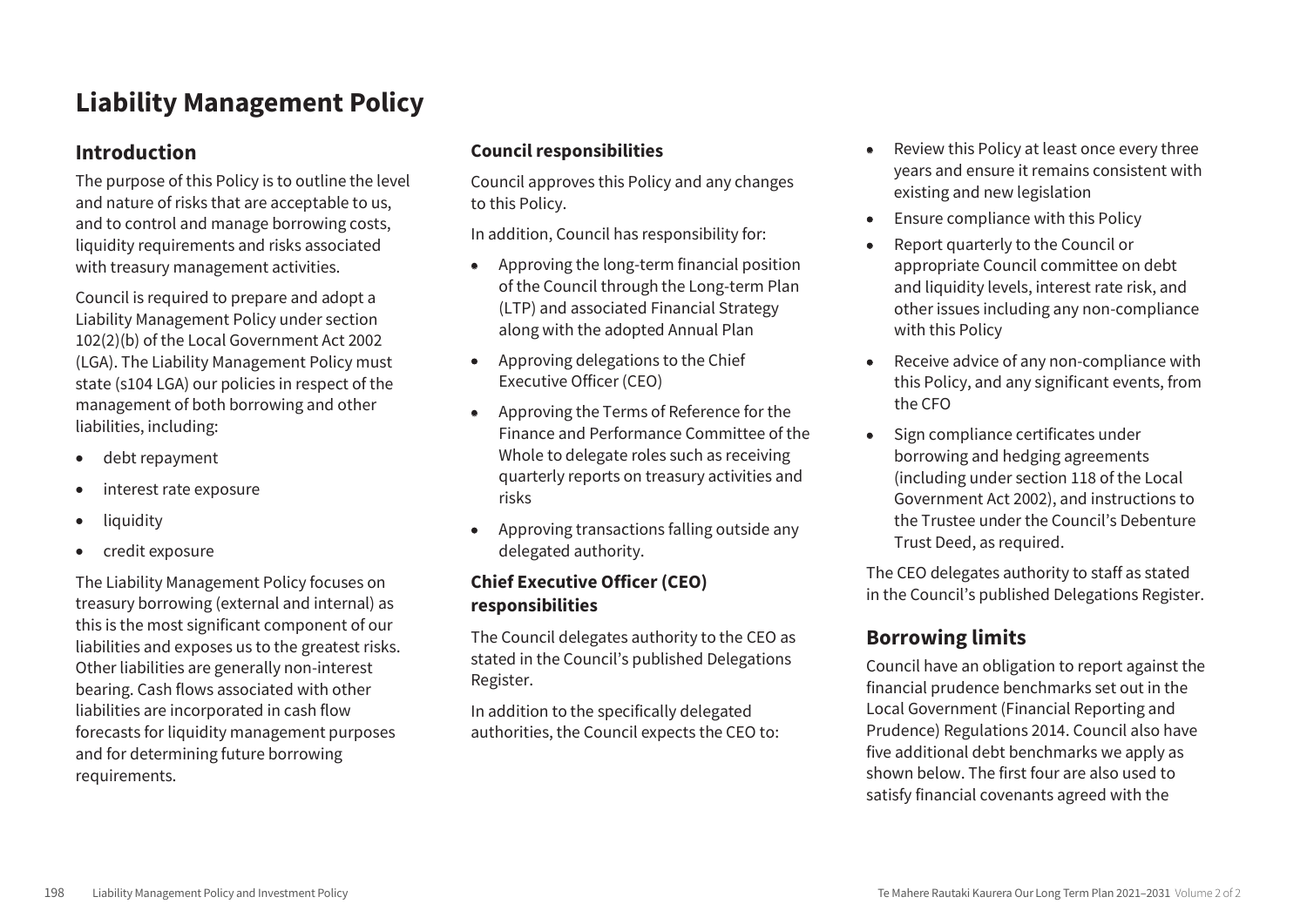Local Government Funding Agency (LGFA). These are set by the foundation policies in Schedule 1 of the Shareholders' Agreement. Tighter limits apply if our long-term credit rating falls below 'A'. As at 15 February 2021 our long-term credit rating is AA- (Standard & Poor's).

| <b>Measure</b>                        | Limit                                                                                |
|---------------------------------------|--------------------------------------------------------------------------------------|
| Net Debt / Total Revenue              | <300%(FY 2022)<br><295% (2023)<br><290% (2024)<br>$<$ 285% (2025)<br><280% (2026 on) |
| Net interest / Total revenue          | $20\%$                                                                               |
| Net interest / Annual rates<br>income | $<$ 30%                                                                              |
| Liquidity                             | >110%                                                                                |
| Net Debt / Equity                     | < 20%                                                                                |

Definitions of these terms and guidance on their measurement are set out in Appendix 1. They are measured at the parent level unless agreed otherwise with LGFA. Council report annually to LGFA on compliance with their four covenants.

Our Long-term Plan (LTP) and Annual Plan (AP) report planned financial performance against these benchmarks and should include projected revenue, interest, debt and liquidity over the LTP period at levels that will not cause a forecast breach in any future year, or clearly

identify where these benchmarks are not met and why.

Our treasury function will support compliance with the liquidity covenant by reporting quarterly to Council, or an appropriate council committee, on ongoing compliance.

Our Annual Report reports against these benchmarks for the previous financial year.

## **Borrowing mechanism**

Council is able to externally borrow through a variety of market mechanisms including issuing stock/bonds, commercial paper (CP) and debentures, direct bank borrowing, borrowing from the Local Government Funding Agency, (LGFA), accessing the short- and long-term wholesale/retail debt capital markets directly or indirectly, or internal borrowing of reserve and special funds. In evaluating strategies for new borrowing (in relation to source, term, size and pricing), the following is taken into account:

- Available terms from banks, LGFA, debt capital markets and loan stock issuance;
- Our overall debt maturity profile, to ensure concentration of debt is avoided at reissue/rollover time;
- Prevailing interest rates and margins relative to term for loan stock issuance, LGFA, debt, capital markets and bank borrowing;
- The market's outlook on future interest rate and credit margin movements as well as its own;
- Legal documentation and financial covenants together with security and credit rating considerations;
- Council can internally borrow from reserve funds in the first instance to meet future capital expenditure requirements, unless there is a compelling reason for establishing external debt. One such reason is where external debt can be obtained on more favourable terms than the internal borrowing.
- Alternative funding mechanisms such as leasing should be evaluated with financial analysis in conjunction with traditional onbalance sheet funding. The evaluation must take into consideration, ownership, redemption value and effective cost of funds.

Our ability to readily attract cost-effective borrowing is largely driven by our ability to rate, maintain a strong financial standing and manage relationships with our investors, LGFA, Standard and Poor's and financial institutions/brokers.

## **Security**

Under a Debenture Trust Deed, our borrowing, committed bank facilities and potential liabilities under International Swaps and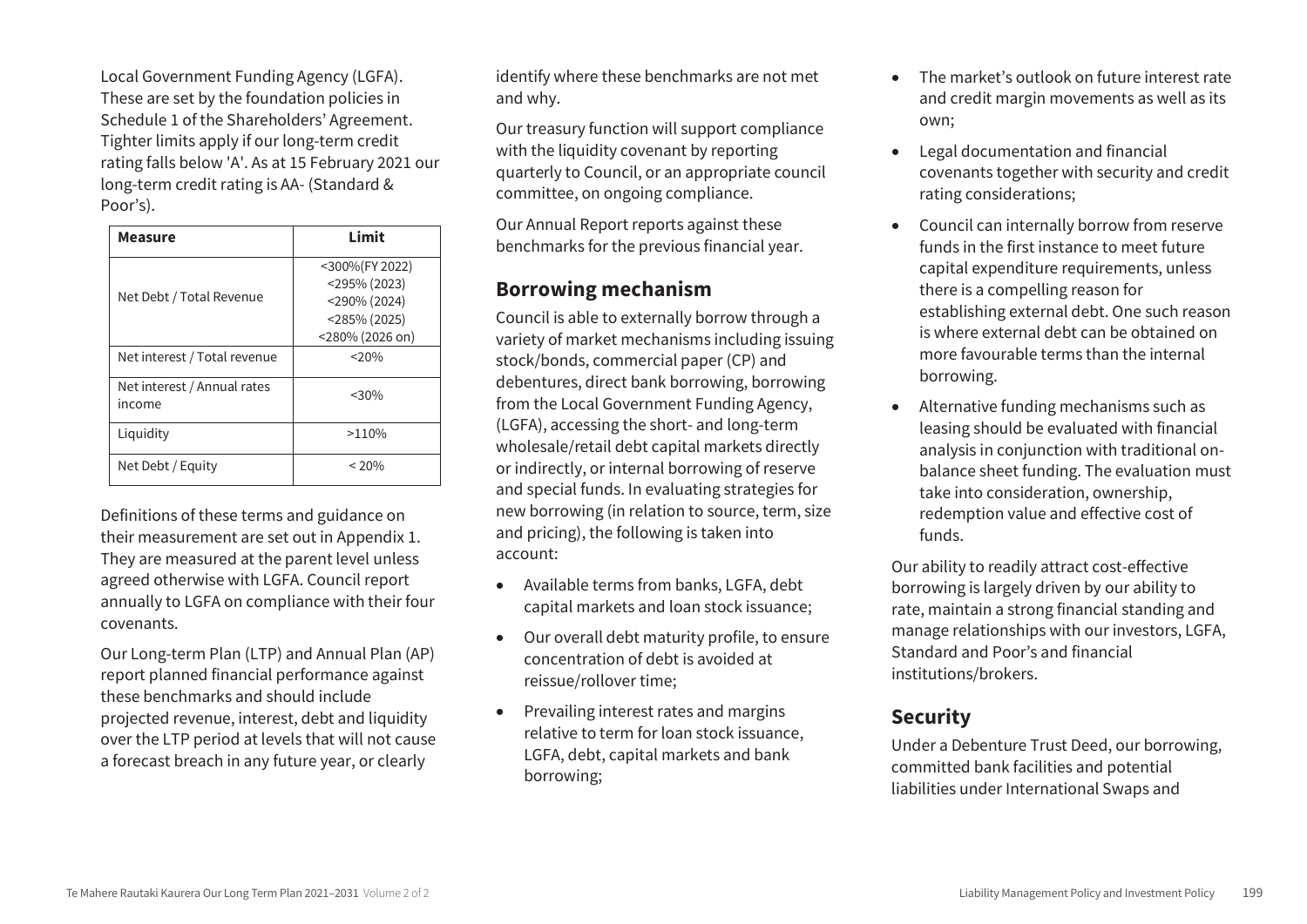Derivatives Association (ISDA) contracts are secured by a floating charge over all our rates levied under the Local Government (Rating) Act 2002. Creditors holding that security under the Debenture Trust Deed rank equally or *pari passu* with other lenders.

From time to time, and with Council approval, security may be offered by providing a charge over one or more of our assets.

Physical assets will be charged only where:

- There is a direct relationship between the debt and the purchase or construction of the asset, which it funds (e.g. project finance);
- We consider a charge over physical assets to be appropriate;
- Any pledging of physical assets must comply with the terms and conditions contained within the security arrangement.

# **Maturing debt**

Debt will be repaid as it falls due in accordance with the applicable borrowing arrangement. Subject to the appropriate approval and debt limits, a loan may be rolled over or renegotiated if appropriate.

## **Debt managed on net portfolio basis**

The Council manages debt on a net portfolio basis. In general, individual borrowing deals

will not be associated with particular projects or spending. Where the interest expense associated with borrowing can be claimed as a tax deduction, Council will borrow specifically for that particular project or spending.

Council rate to repay debt over a period of thirty years (COVID-19 related borrowing is repayable over five years), except for borrowing in relation to CCO equity or on-lending. For CCO equity and on-lending we plan to repay only interest, not the principal. This is set out in our Revenue and Financing Policy.

# **Guarantees / contingent liabilities and other financial arrangements**

Council may act as guarantor to financial institutions on loans or enter into incidental arrangements for organisations, clubs, Trusts, or Business Units, when the purposes of the loan are in line with our strategic objectives.

We hold un-called redeemable preference shares in CCHL, which exist to support CCHL's credit-worthiness and ensure that it can obtain services and funding at an efficient cost.

Council is not allowed to guarantee loans to CCTOs under section 62 of the Local Government Act 2002.

Other financial arrangements include advances to community organisations and trusts (see Investment Policy).

# **New Zealand Local Government Funding Agency (LGFA) Limited**

Under its shareholding agreement with LGFA, the Council has agreed to:

- Provide guarantees of the indebtedness of other local authorities to LGFA, and of the indebtedness of LGFA itself;
- Secure its borrowings from LGFA (and the performance of other obligations to LGFA or its creditors) with a charge over the Council's rates and rates revenues; and
- Each time the Council borrows from LGFA, contribute a portion of that borrowing back to LGFA as an equity contribution (i.e. in the form of Borrower Notes).

To the extent that we consider it necessary or desirable, we may also commit to contributing additional equity (or subordinated debt), and/or subscribe for shares and uncalled capital in LGFA.

## **Approved financial instruments**

Approved financial instruments (which do not include shares or equities) are shown in the following table.

Any other financial instrument must be specifically approved by the Council on a caseby-case basis and only be applied to the one singular transaction being approved.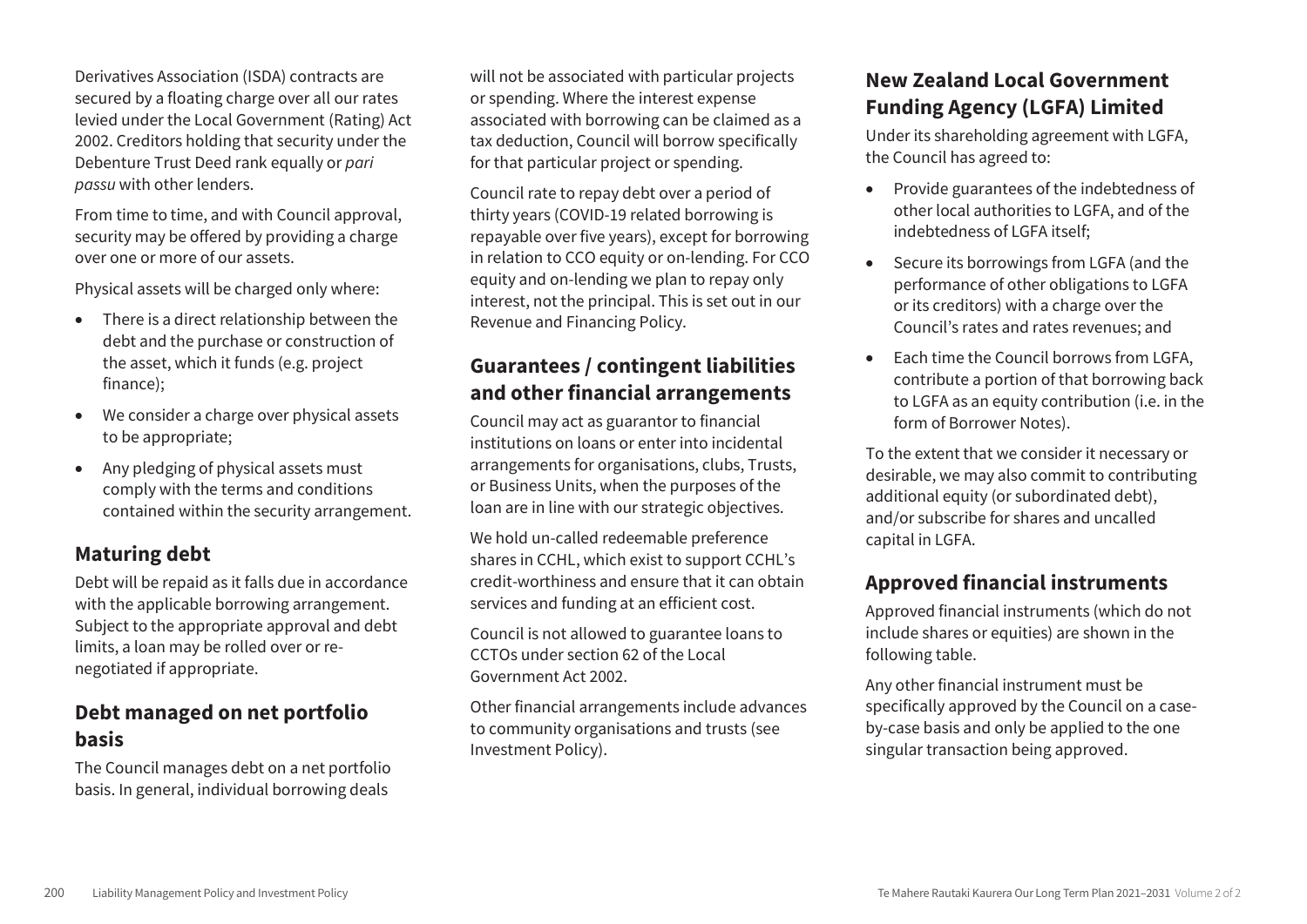| Category                                     | <b>Instrument</b>                                                                                                                             |
|----------------------------------------------|-----------------------------------------------------------------------------------------------------------------------------------------------|
| Cash management<br>and external<br>borrowing | <b>Bank deposits</b><br>Bank overdraft<br>Bank term loans<br>Committed standby facilities                                                     |
|                                              | (where offered) from the LGFA<br>Committed cash advance and<br>bank accepted bill facilities<br>(short term and long term loan<br>facilities) |
|                                              | Loan stock /bond issuance<br>(floating or fixed rate)                                                                                         |
|                                              | Commercial paper<br>(CP)/Promissory notes<br>NZD denominated Private                                                                          |
|                                              | <b>Placement Loans</b><br>Forward starting committed<br>debt with the LGFA                                                                    |
|                                              | Forward rate agreements<br>(FRAs) on bank bills                                                                                               |
| Interest rate risk<br>management             | Interest rate swaps/collars<br>(including forward-starting<br>swaps/collars)                                                                  |
|                                              | Interest rate options on:<br>Bank bills (purchased<br>caps and one for one<br>collars)                                                        |
|                                              | Interest rate swaptions<br>(purchased swaptions<br>and one for one collars<br>only)                                                           |

## **Interest rate risk Risk recognition**

Interest rate risk is the risk that funding costs will materially exceed or fall short of

projections included in the LTP or Annual Plan (due to adverse movements in market wholesale interest rates) and adversely impact revenue and expense projections, cost control and capital investment decisions/returns/feasibilities.

The primary objective of interest rate risk management is to reduce uncertainty relating to the impact of interest rate movements on interest expense, through fixing/hedging of interest costs. Certainty around interest costs is to be achieved through the active management of underlying interest rate exposures.

#### **Interest rate risk control limits**

Exposure to interest rate risk is managed and mitigated through the risk control limits below. Our forecast external debt (net of any forecast external debt to fund on-lending to CCOs/CCTOs, but gross of any investments) should be within the following fixed/floating interest rate risk control limits.

We may pre-hedge in advance of projected physical drawdown of new debt. When approved forecasts are changed, the amount of fixed rate hedging in place may have to be adjusted to ensure compliance with the Policy minimums and maximums.

 Fixed Rate is defined as all known interest rate obligations on forecast external debt (net of forecast external debt to fund onlending to CCOs/CCTOs), including hedging instruments, with fixed movements in the

applicable reset rate. Floating Rate is defined as any interest rate obligation subject to movements in the applicable reset rate.

 Fixed interest rate percentages are calculated based on the average amount of fixed interest rate obligations relative to the average forecast external debt amounts for the given period (as defined in the above table).

| <b>Debt Interest Rate Policy Parameters</b> |                                |                                |
|---------------------------------------------|--------------------------------|--------------------------------|
| <b>Debt Period</b>                          | <b>Minimum</b><br><b>Fixed</b> | <b>Maximum</b><br><b>Fixed</b> |
| <b>Ending</b>                               |                                |                                |
| $0 - 1$ Year                                | 40%                            | 95%                            |
| 1 - 2 Years                                 | 35%                            | 90%                            |
| 2 - 3 Years                                 | 30%                            | 85%                            |
| 3 - 4 Years                                 | 25%                            | 80%                            |
| 4 - 5 Years                                 | 20%                            | 75%                            |
| 5 - 6 Years                                 | $0\%$                          | 70%                            |
| 6 - 7 Years                                 | $0\%$                          | 65%                            |
| 7 - 8 Years                                 | $0\%$                          | 60%                            |
| 8 - 9 Years                                 | $0\%$                          | 55%                            |
| 9 - 10 Years                                | 0%                             | 50%                            |
| 10 - 11 Years                               | $0\%$                          | 45%                            |
| 11 - 12 Years                               | 0%                             | 40%                            |
| 12 - 13 Years                               | 0%                             | 35%                            |
| 13 - 14 Years                               | $0\%$                          | 30%                            |
| 14 - 15 Years                               | $0\%$                          | 25%                            |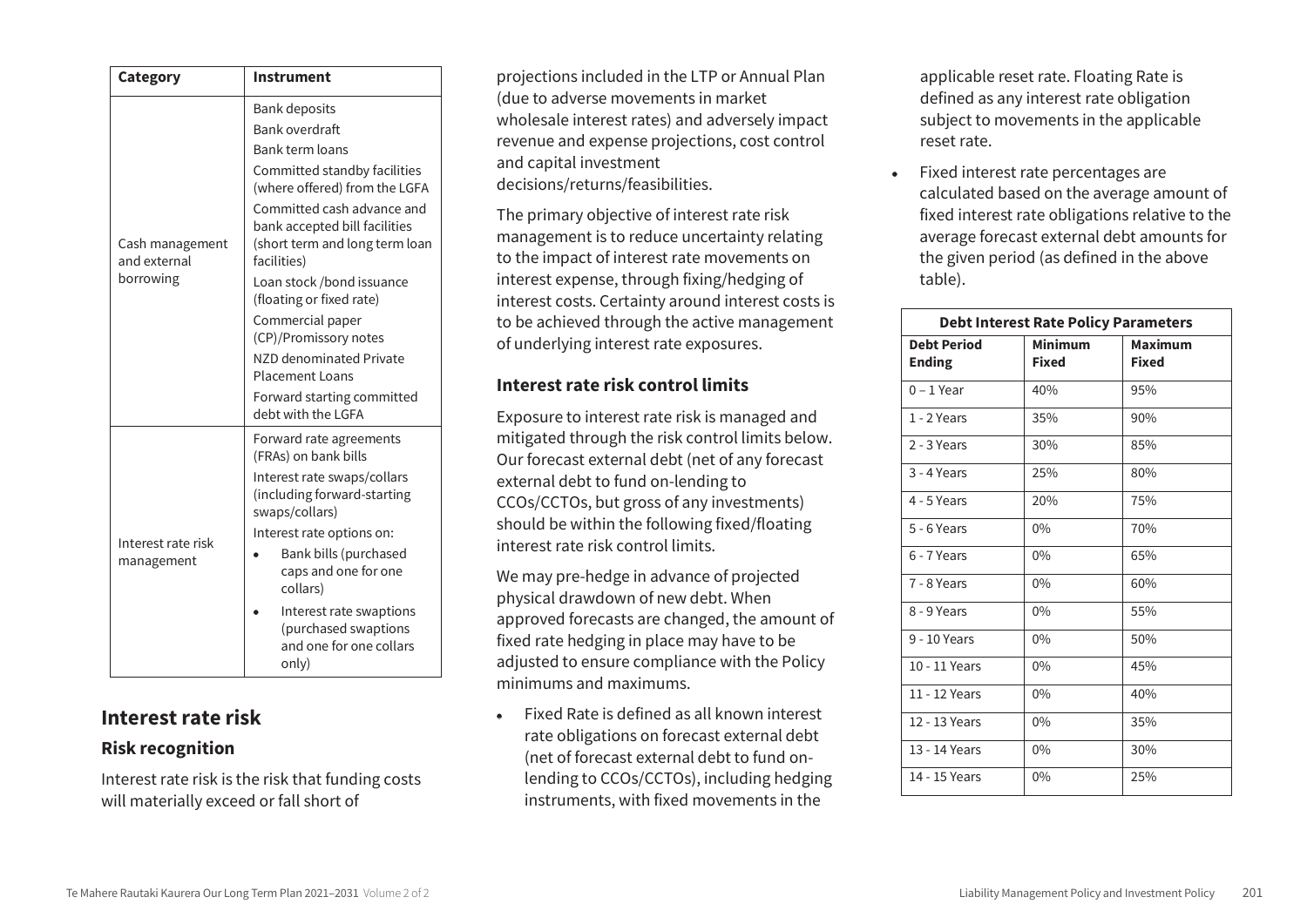- A fixed rate maturity profile that is outside the above risk parameters, but self corrects within 90 days is not in breach of this Policy. However, maintaining a maturity profile outside the risk parameters for more than 90 days requires specific approval by the Council.
- Interest rate swap maturity is limited by the maximum offered LGFA Bond maturity. Approval is required from the Council before entering interest rate swaps with maturities beyond that date. Hedging is to be achieved through the use of approved interest rate risk management instruments. If it is considered that interest rate options are an appropriate hedging instrument, prior approval must be obtained from the CFO.
- Interest rate options must not be sold outright. However, one for one collar option structures are allowable, whereby the sold option is matched precisely by amount and maturity to the simultaneously purchased option. During the term of the option, only the sold side of the collar can be closed out (i.e. repurchased) otherwise, both sides must be closed simultaneously. The sold option leg of the collar structure must not have a strike rate in-the-money.
- Interest rate options with a maturity date beyond 12 months that have a strike rate (exercise rate) higher than 2% above the appropriate swap rate, cannot be counted

as part of the fixed-rate hedge percentage calculation.

# **Liquidity risk/funding risk**

#### **Risk recognition**

Management of cash flow deficits in various future periods as identified in long term financial forecasts is reliant on the maturity structure of cash, short-term financial investments, loans and bank facilities.

Liquidity risk management focuses on the ability to access committed funding at that future time to fund the gaps.

Funding risk management centres on the ability to re-finance or raise new debt at a future time at acceptable pricing (fees and borrowing margins) and maturity terms.

The management of our funding risks is important as several risk factors can arise to cause an adverse movement in borrowing margins, term availability and general flexibility including:

- Local Government risk is priced to a higher fee and margin level;
- Our credit standing or financial strength as a borrower deteriorates due to financial, regulatory or other reasons;
- A large individual lender to us experiences its own financial/exposure difficulties resulting us not being able to manage our debt portfolio as optimally as desired;
- New Zealand investment community experiences a substantial over-supply of council investment assets;
- Financial market shocks from domestic or global events.

The management of our funding risks is important to mitigate any adverse movement in borrowing margins, term availability and general flexibility.

Where possible, the Council seeks a diversified pool of borrowing and ensures that bank borrowings are only sought from approved strongly rated New Zealand registered banks. Strongly credit rated banks have a short-term and long-term credit rating from Standard & Poor's (or equivalent) of at least A-1 and A respectively.

A key factor of funding risk management is to spread and control the risk to reduce the concentration of risk at one point in time so that if any of the above events occur, the overall borrowing cost is not unnecessarily increased and the desired maturity profile compromised due to market conditions.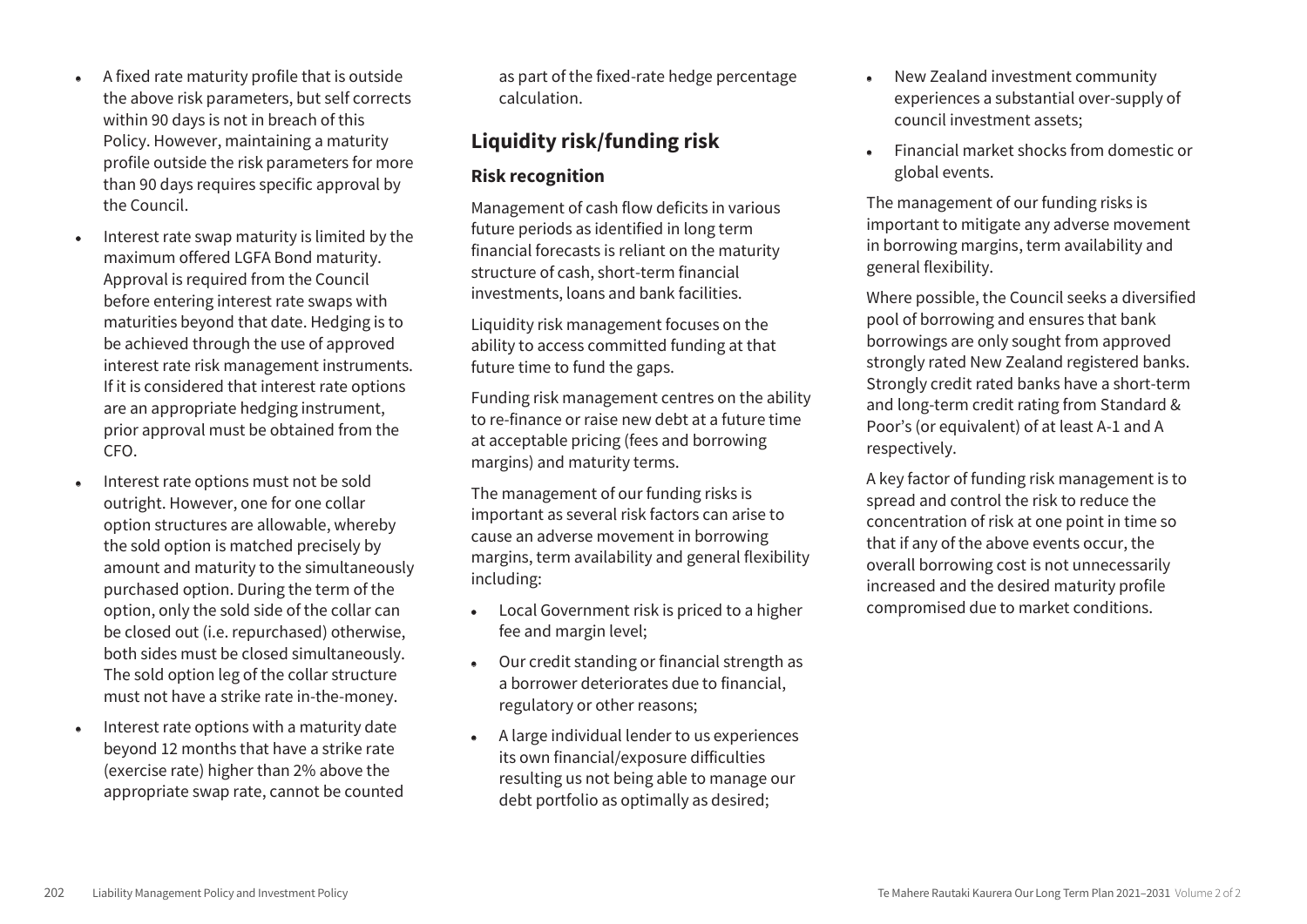#### **Liquidity/funding risk control limits**

- Liquid funds, term debt and the available portion of committed debt facilities must be maintained at an amount in excess of 110% of existing external debt.
- The Council has the ability to pre-fund up to 18 months forecast debt requirements including re-financings. Debt refinancing that has been pre-funded will remain included within the funding maturity profile until the maturity date.
- The CFO has the discretionary authority to re-finance existing external debt on more acceptable terms. Such action is to be reported to the CEO and the Strategy & Finance Committee at the earliest opportunity.

The maturity profile of the total committed funding in respect to all external debt / loans and committed debt facilities, is to comply with the following limits:

| <b>Period</b> | Minimum % | Maximum% |
|---------------|-----------|----------|
| 0 to 3 years  | 15%       | 60%      |
| 3 to 7 years  | 25%       | 75%      |
| 7 years plus  | 10%       | 60%      |

 A funding maturity profile that is outside the above limits but self corrects within 90 days is not in breach of this Policy. However, maintaining a maturity profile outside of these policy limits beyond 90

days requires specific approval by the Council.

#### **Counterparty credit risk**

Counterparty credit risk is the risk of losses (realised or unrealised) arising from a counterparty defaulting on a financial instrument where the Council is a party. The credit risk to the Council in a default event will be weighted differently depending on the type of instrument entered into.

Credit risk will be regularly reviewed by the Finance & Performance Committee. Credit limits are dependent on the counterparty's Standard & Poor's, (S&P) rating.

The following matrix guide will determine limits:

| Counterparty                     | <b>Minimum</b><br><b>S&amp;P</b> credit<br>rating | Maximum per<br>counterparty<br>$(\$m)^*$ |
|----------------------------------|---------------------------------------------------|------------------------------------------|
| NZ Government                    | N/A                                               | Unlimited                                |
| LGFA                             | А-                                                | \$100                                    |
| NZ Registered<br>Bank            | AA band                                           | \$200                                    |
|                                  | A band                                            | \$150                                    |
|                                  | BBB+                                              | \$50                                     |
| NZD Registered<br>Supranationals | AAA                                               | \$50                                     |
| Local Authority                  | BBB+                                              | \$40m                                    |
|                                  | Un-rated                                          | \$25m                                    |

| Counterparty    | <b>Minimum</b><br><b>S&amp;P</b> credit<br>rating | <b>Maximum per</b><br>counterparty<br>$(\mathsf{5m})^*$ |
|-----------------|---------------------------------------------------|---------------------------------------------------------|
| <b>SOE</b>      | BBB+                                              | \$20m                                                   |
| Other Corporate | RRR+                                              | \$10m                                                   |

In determining the usage of the above gross limits, the following methodologies will be used to determine product weightings:

- Financial investments (e.g. deposits, bonds) – 100% of the principal value;
- Interest Rate Risk Management (e.g. swaps, Forward Rate Agreements) – month-end mark to market value (as provided by the treasury management system) *plus*:
	- **o** 1.0% of the notional principal for instruments maturing within 1-5 years of the reporting date, OR
	- **o** 1.5% of the notional principal for instruments maturing beyond 5 years of the reporting date.
- Foreign Exchange instruments (e.g. Forward Exchange Contracts) – month-end mark to market value plus 30% of the notional value of the instrument as provided by the treasury management system.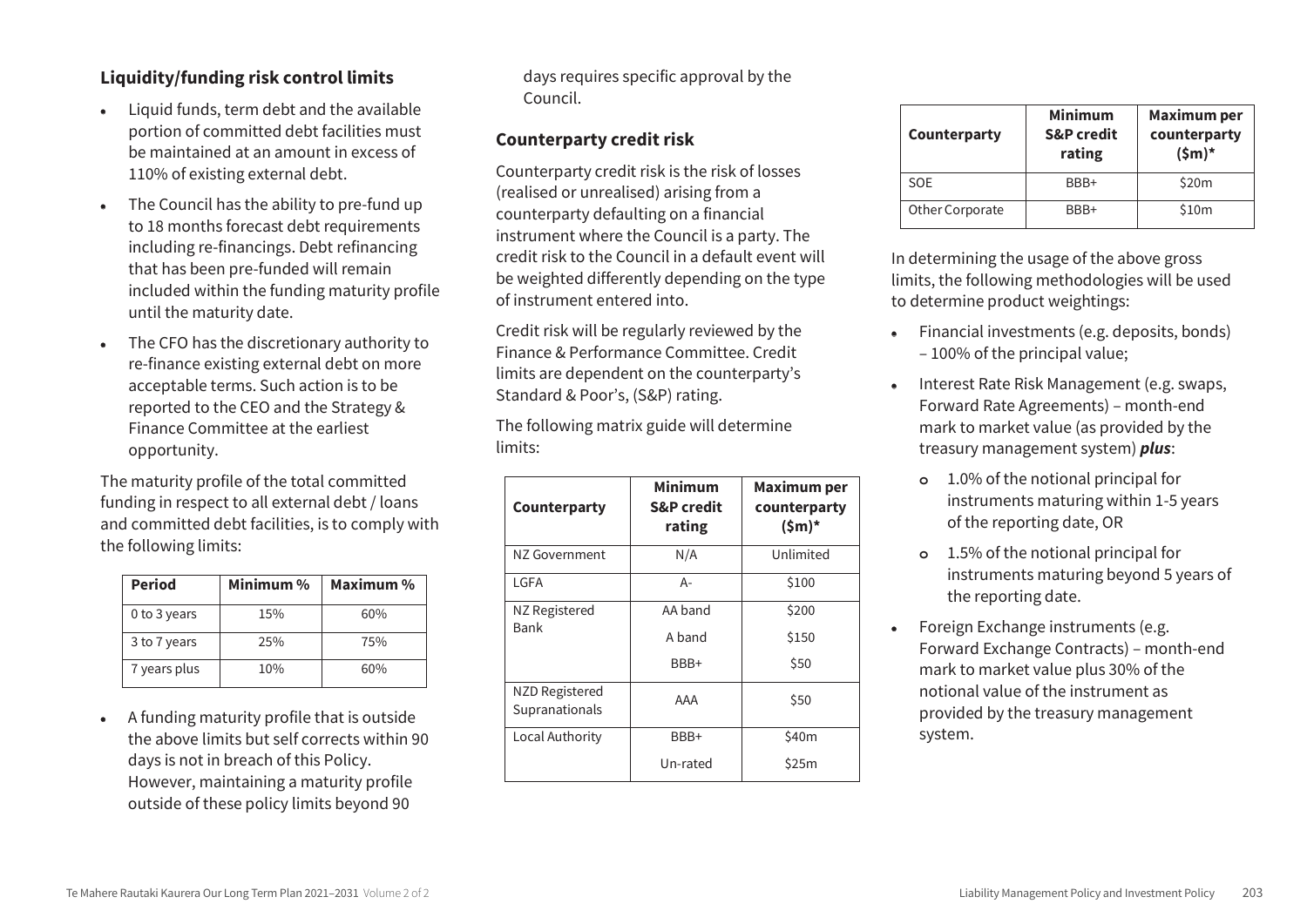# **Appendix 1: Definitions of LGFA Financial Covenant Measures**

## **Definitions of Terms**

Schedule 1 of the LGFA Shareholders' Agreement sets out the following definitions used in the financial covenants:

- **Total Revenue** is defined as cash earnings from rates, grants and subsidies, user charges, interest, dividends, financial and other revenue and excludes nongovernment capital contributions (e.g. developer contributions and vested assets).
- Net Debt is defined as total debt less liquid financial assets and investments.
- **Liquidity** is defined as external debt plus committed loan facilities plus liquid investments divided by external debt.
- **Net Interest** is defined as the amount equal to all interest and financing costs less interest income for the relevant period.
- **Annual Rates Income** is defined as the amount equal to the total revenue from any funding mechanism authorised by the Local Government (Rating) Act 2002 together with any revenue received from other local authorities for services provided (and for which the other local authorities rate).

## **Further Guidance from LGFA**

LGFA has also provided some further clarification and guidance on these measures as follows:

- **Total Revenue:** From a council's revenue there are two key items that are excluded. The first is non-government capital contributions. This includes development contributions and any donations (such as from a Trust for a community project). These are excluded as they are deemed to be non-re-occurring. The second key item that is excluded is any non-cash flow items. This includes vested assets, found assets, revaluation of derivatives and any revaluation of assets (including revaluation of investment property, forestry and investment portfolios).
- **Net Debt:** For calculating net debt LGFA allows the deduction of cash, term deposits and any investments held within investment portfolios (whether these are ring fenced or not). Investment portfolios might typically include listed equities, fixed interest securities, listed property securities or units in managed funds. LGFA borrower notes can be deducted. Any council lending to a council CCO or CCTO can also be deducted but only where the CCO or CCTO is a going concern and not dependent

upon council financial support. Any mark to market losses that exist with interest rate swaps should not be added to debt. Likewise, any revaluation gains cannot be deducted from debt. LGFA generally consider leases to be a form of debt. However, the nature of leases can differ. For a council with any material leases (not photocopiers etc), they should contact LGFA to agree upon the treatment.

 **Liquidity:** Councils can include the unutilised portion of committed standby facilities, cash, term deposits, any longerterm fixed interest securities that can be sold, any listed equities that are non-core that can be sold and any loans to CCO's / CCTO's (that is a going concern) that mature within 12 months. Councils cannot include LGFA borrower notes as they are deemed not to be liquid.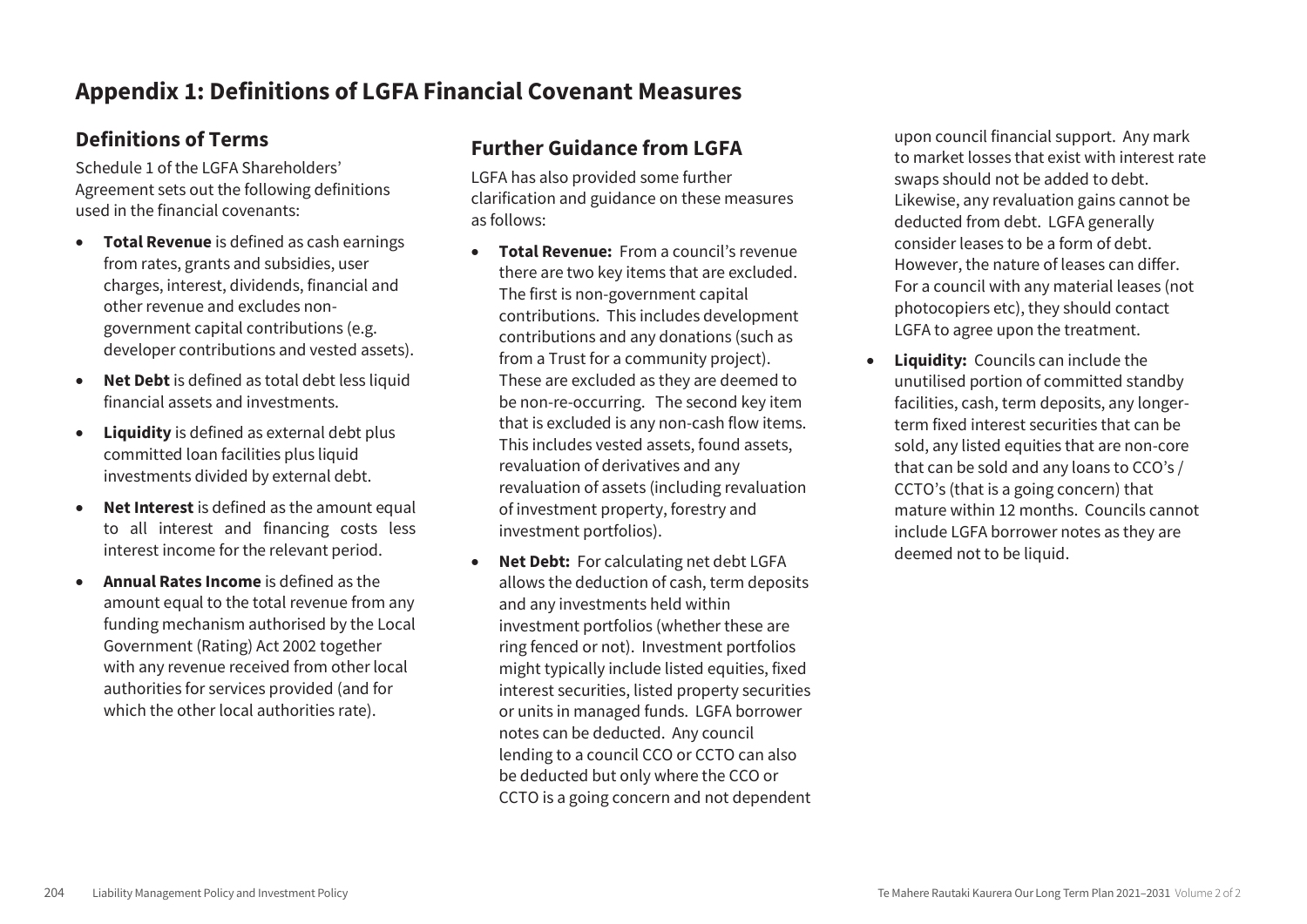- **Net the Mahering Control Control Control Control Control Control Control Control Control Control Control Control Control Control Control Control Control Control Control Control Control Control Control Control Control Cont** adding together the value of all a council's financing costs including interest costs on debt, costs of derivatives (but not any unrealised mark to market movements) and any costs on committed bank facilities. The finance component of a lease payment may also be part of a council's interest cost. This needs to be agreed with LGFA. To calculate net interest councils can deduct any interest earned on cash, term deposits, fixed interest and dividends on non-core listed equities. Councils cannot deduct any foreign exchange gains or unrealised gains on investments.
	- **Annual Rates Income:** In addition to rates revenue, councils can add on any revenue received from income for which other councils ' rate. The most common of these will be volumetric water charges.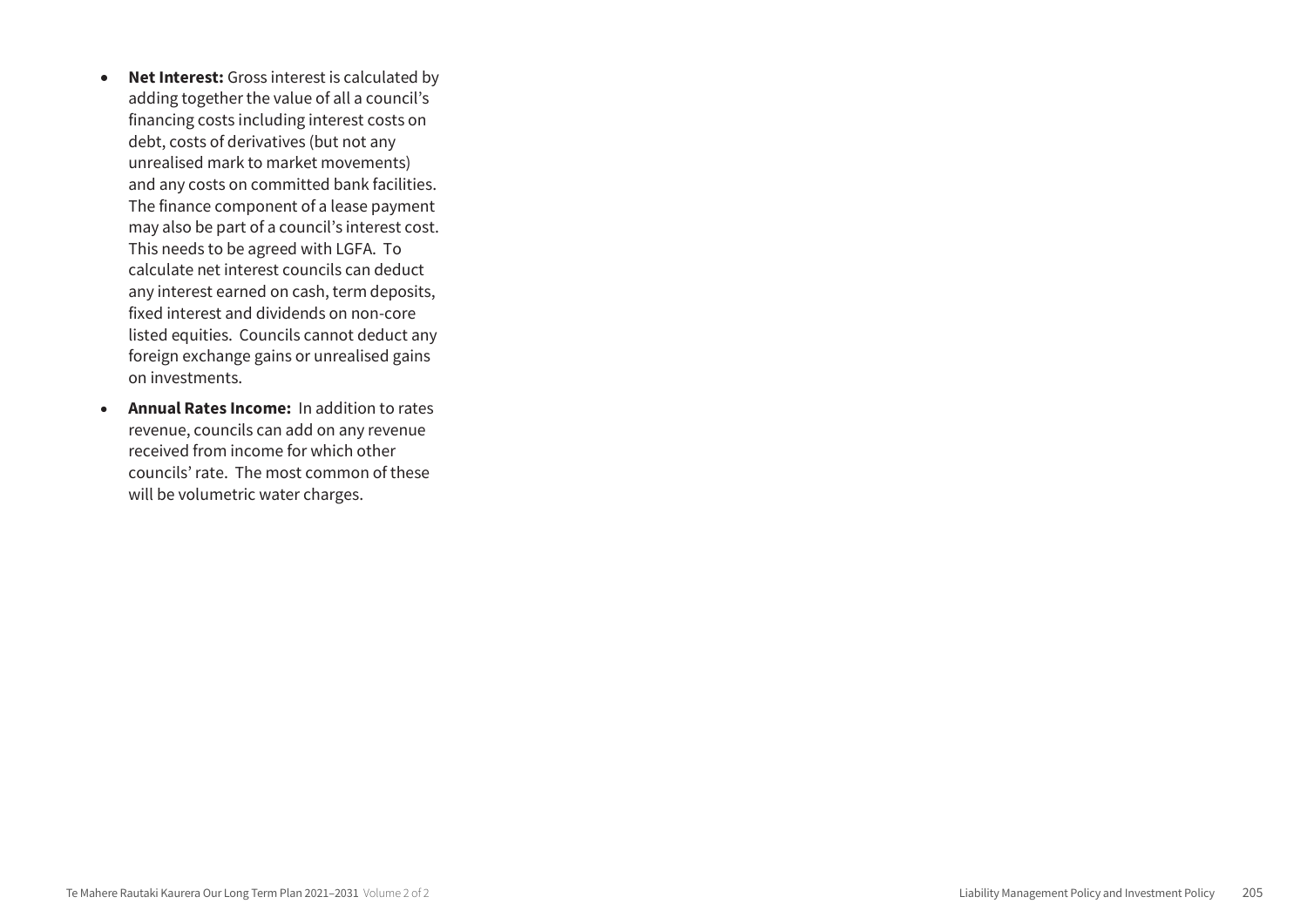# **Investment Policy**

## **Introduction**

The purpose of Council's Investment Policy is to outline the acceptable level and nature of investment risks, and to control and manage investment returns and associated risks.

Council is required to prepare and adopt an Investment Policy under section 102(2)(c) of the Local Government Act 2002 (LGA). The Investment Policy must state (s105 LGA) the Council's policies in respect of investments, including:

- the acquisition of new investments
- the mix of investments
- an outline of the procedures by which investments are managed and reported on to the local authority
- an outline of how risks associated with investments are assessed and managed.

Council generally hold investments for strategic reasons where there is some community, social, physical or economic benefit accruing from the investment activity. Generating a commercial return on strategic investments is considered a secondary objective. Investments and associated risks are monitored and managed, and regularly reported to the Council. Specific purposes for maintaining investments include:

- For strategic purposes consistent with our LTP;
- To reduce the current ratepayer burden:
- The retention of vested land;
- Holding short-term investments for working capital requirements and liquidity management;
- Holding investments that are necessary to carry out our operations consistent with an Annual Plan, to implement strategic initiatives, or to support inter-generational allocations;
- Holding assets (such as property) for commercial returns;
- Providing ready cash in the event of a natural disaster, the use of which is intended to bridge the gap between the disaster and the reinstatement of normal income streams and assets;
- Investing amounts allocated to accumulated surplus, Council created restricted reserves and general reserves;
- Investing proceeds from the sale of assets.

Council recognises that, as a responsible public authority, all investments held should be low risk. We also recognise that low risk investments generally mean lower returns.

#### **Council responsibilities**

Council approves this Policy and any changes to this Policy.

In addition, Council has responsibility for:

- Approving delegations to the Chief Executive Officer (CEO)
- Approving the Terms of Reference for the Finance and Performance Committee of the Whole) to delegate roles such as receiving quarterly reports on investment activities and risks
- Approving transactions falling outside any delegated authority.

## **Chief Executive Officer (CEO) responsibilities**

The Council delegates authority to the CEO as stated in the Council's published Delegations Register.

In addition to the specifically delegated authorities, the Council expects the CEO to:

- Review this Policy at least once every three years and ensure it remains consistent with existing and new legislation
- Ensure compliance with this Policy
- Report quarterly to the Council or appropriate Council committee on any noncompliance with this Policy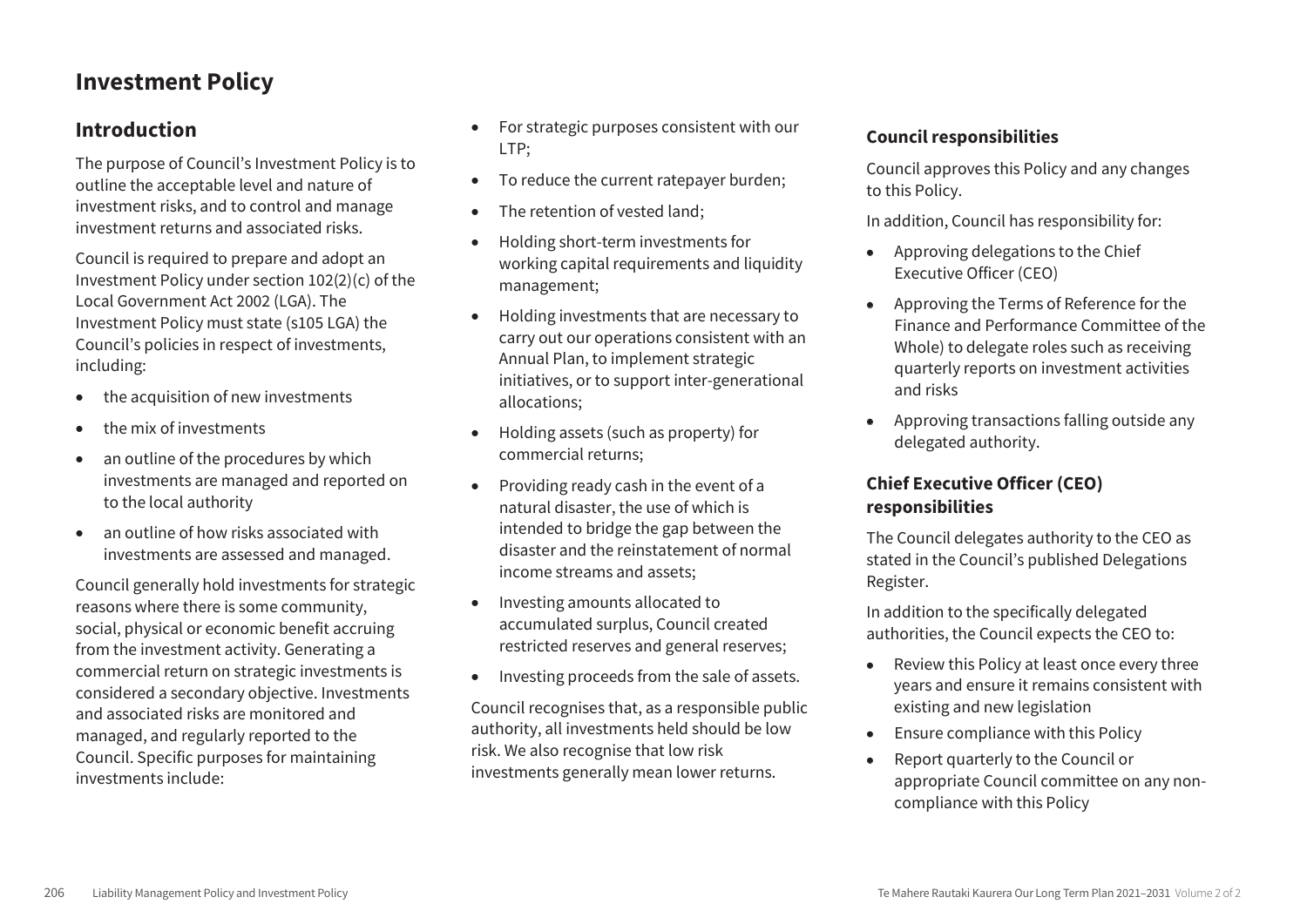- Receive advice of any non-compliance with this Policy, and any significant investment events, from the CFO
- Act as the person recorded by each bank as the owner of Council bank accounts and wholesale banking products with that bank. This includes authorising changes to the list of authorised signatories (for wholesale banking products) and treasury dealers with those banks

The CEO delegates authority to staff as stated in the Council's published Delegations Register.

## **Policy**

Council's general policy on investments is that:

- We may hold financial, property, and equity investments if there are strategic, commercial, economic or other valid reasons (e.g. where it is the most appropriate way to administer a Council function);
- We will keep under review our approach to all major investments and the credit rating of approved financial institutions;
- We will review our policies on holding investments at least once every three years.

## **Acquisition of new investments**

With the exception of financial investments with banks (e.g. term deposits), new investments are acquired if approval is given by the Council following presentation of a business case or report containing advice and recommendations from Council officers.

Before approving any new investments Council gives consideration to:

- the contribution the investment will make in fulfilling our strategic objectives
- the financial return expected from the investment
- the financial risks of owning the investment
- the impact on our credit standing, borrowing requirements, debt limits and financial covenants
- accounting and taxation impact of the investment
- where the investment is a lending arrangement:
	- o the interest rate earned on the lending, taking into account the borrower's credit profile and prevailing market interest rates
	- o the borrower's credit risk profile, and the ability to repay principal and interest on the agreed dates
	- o the form and quality of security arrangements provided
	- o advances to charitable trusts and community organisations must meet the criteria set out in our Strengthening

Communities Strategy, but do not have to be on a fully commercial basis.

All lending must be through a written contract, in a form reviewed and approved by our legal counsel.

# **Lending to Council Controlled Organisations (CCOs)**

To better achieve our strategic and commercial objectives, Council may provide financial support in the form of debt funding to CCOs or Council Controlled Trading Organisations (CCTOs). These will typically be funded by specific borrowing which is then on-lent to the CCO/CCTO through back-to-back arrangements with a margin to cover administrative costs, risks and the cost impact of any borrower note obligations.

Any on-lending arrangement to a CCO or CCTO must be approved by the Council. Approval may be on a case-by-case basis, or for an onlending programme up to a specified amount and/or subject to specified limits.

In recommending an arrangement for approval we will consider the matters described above for acquiring new investments.

Lending arrangements must be on a commercial arm's length basis. A term sheet, including matters such as borrowing costs, interest payment dates, principal payment dates, security and expiry date must be agreed between the parties.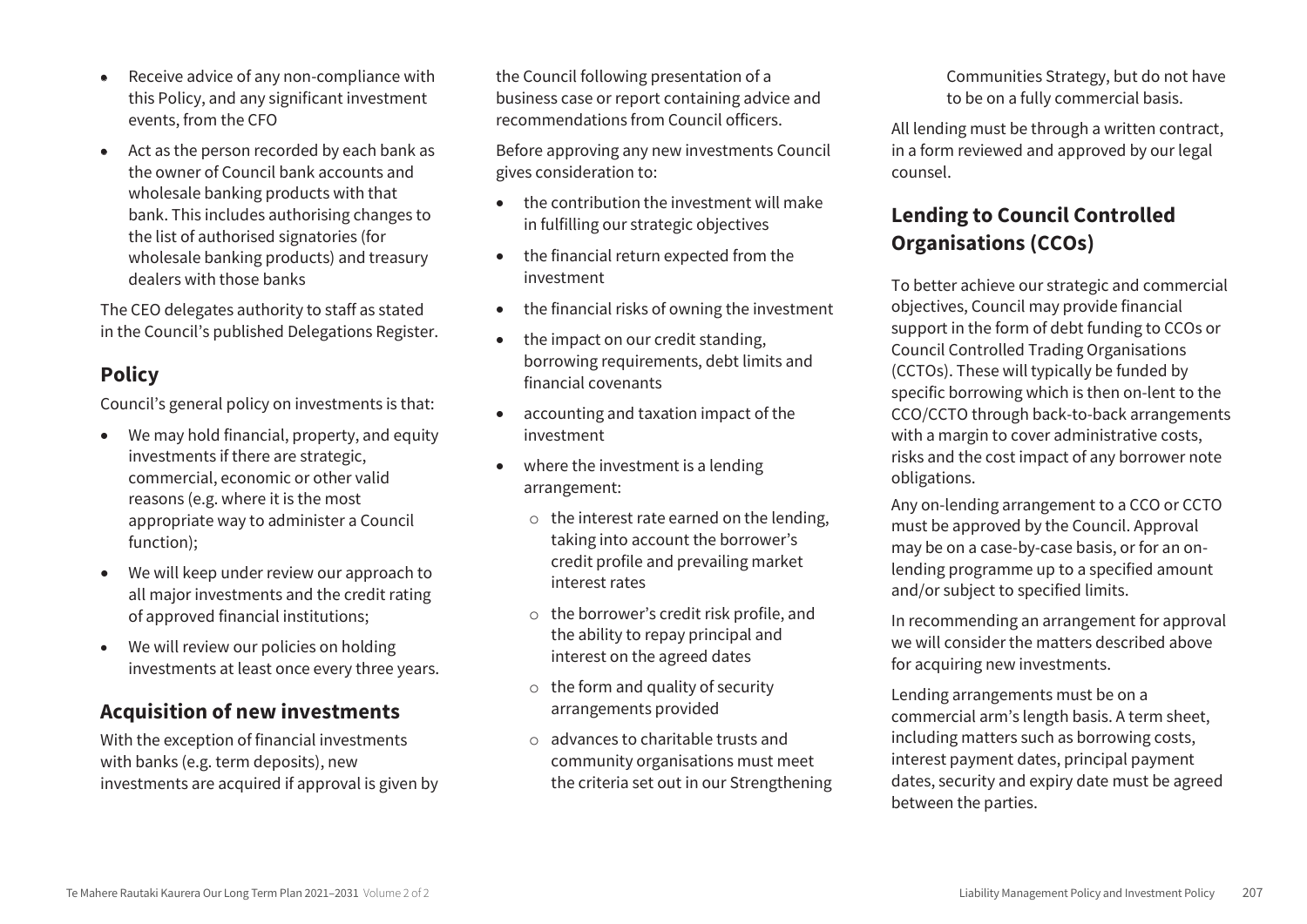We do not lend money, or provide any other financial accommodation, to a CCO or CCTO on terms and conditions that are more favourable than those that would apply if we were borrowing the money or obtaining the financial accommodation.

Lending to CCOs is reported quarterly to Council.

## **Other support to CCOs**

Guarantees of indebtedness to CCTOs are prohibited (under section 62 of the Local Government Act), but financial support may be provided by subscribing for shares as called or uncalled capital.

#### **Investment mix**

#### **Equity investments**

Equity investments include investments held in CCO/CCTO and other shareholdings (including Christchurch City Holdings Ltd).

We hold equity investments and other minor shareholdings. Our equity investments fulfil various strategic, economic development and financial objectives as outlined in the LTP. Equity investments may be held where we consider there to be strategic community value.

We seek to achieve an acceptable rate of return on all our equity investments consistent with the nature of the investment and the stated philosophy on investments.

Any purchase or disposition of equity investments requires Council approval. We may also acquire shares that are gifted or are a result of restructuring.

Council recognises that there are risks associated with holding equity investments and to minimise these risks we, through the relevant Council-committee, monitor the performance of our equity investments on a twice yearly basis to ensure that the stated objectives are being achieved. We seek professional advice regarding our equity investments when we consider this appropriate.

#### **New Zealand Local Government Funding Agency Limited investment**

Council may invest in shares and other financial instruments of the New Zealand Local Government Funding Agency Limited (LGFA), and may borrow to fund that investment.

Our objective in making any such investment will be to:

- Obtain a return on the investment;
- Ensure that the LGFA has sufficient capital to remain viable, meaning that it continues as a source of debt funding for us.

Because of these dual objectives, we may invest in LGFA shares in circumstances in which the return on that investment is potentially lower than the return it could achieve with alternative investments. In connection with the

investment, we subscribe for uncalled capital in the LGFA and is a Guarantor.

#### **Property investments**

Council own property investments for strategic and commercial purposes. We review ownership through assessing the benefits including financial returns, in comparison to other arrangements that could deliver similar results.

Property disposals are managed to ensure compliance with statutory requirements and where appropriate consultation with Community Boards and Committees.

Property purchases are supported by registered valuations and where appropriate a full business case analysis. Council do not purchase properties on a speculative basis.

We own land and buildings for the purposes of providing services and parks and reserves. These holdings are not considered to be investments for the purposes of this Policy.

#### **Financial investments**

#### *Objectives*

Our primary objective when investing is the protection of our investment capital. Accordingly, we only invest in approved creditworthy counterparties.

Our investment portfolio is arranged to provide sufficient funds for planned expenditures and